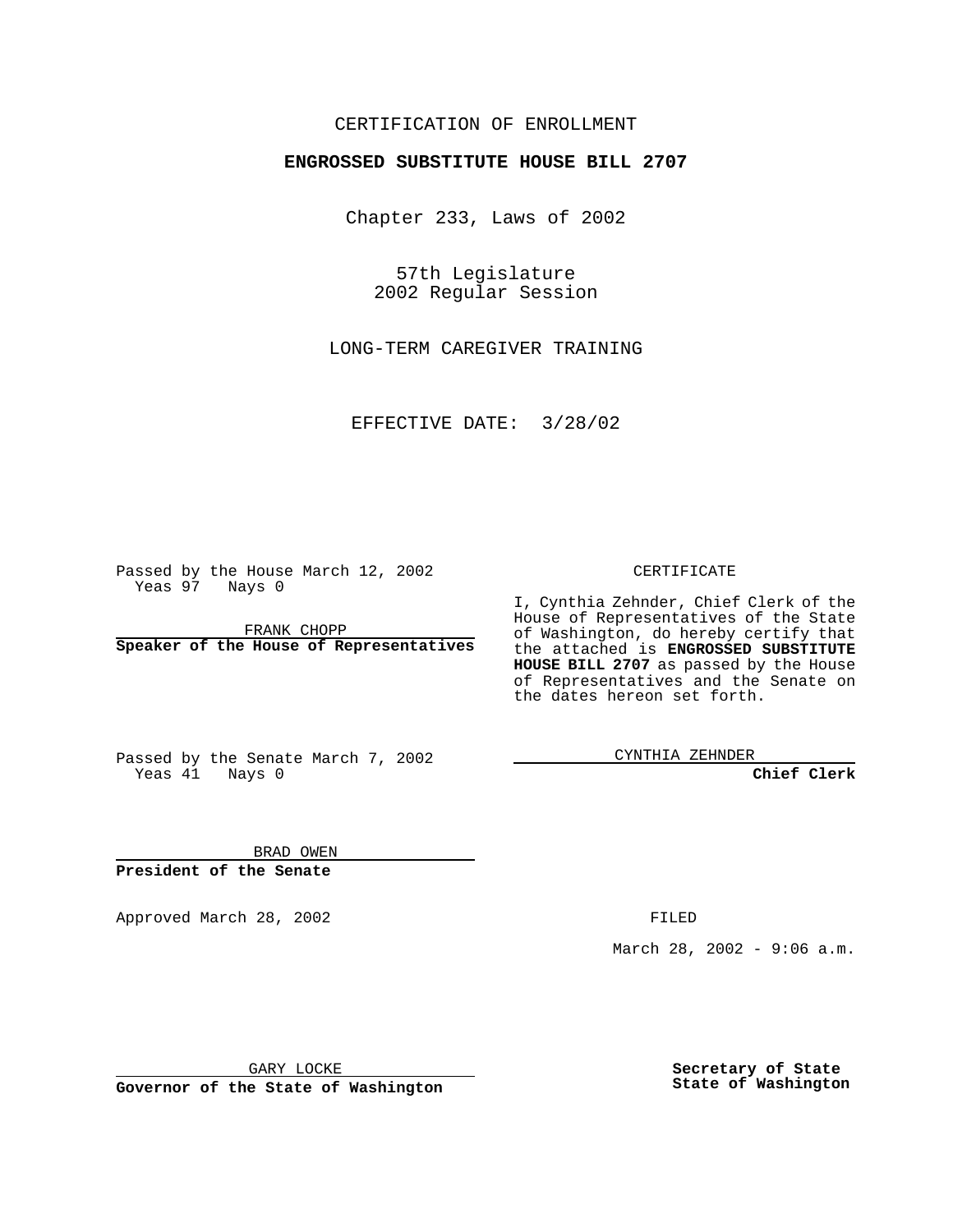#### **ENGROSSED SUBSTITUTE HOUSE BILL 2707** \_\_\_\_\_\_\_\_\_\_\_\_\_\_\_\_\_\_\_\_\_\_\_\_\_\_\_\_\_\_\_\_\_\_\_\_\_\_\_\_\_\_\_\_\_\_\_

\_\_\_\_\_\_\_\_\_\_\_\_\_\_\_\_\_\_\_\_\_\_\_\_\_\_\_\_\_\_\_\_\_\_\_\_\_\_\_\_\_\_\_\_\_\_\_

### AS AMENDED BY THE SENATE

Passed Legislature - 2002 Regular Session

# **State of Washington 57th Legislature 2002 Regular Session**

**By** House Committee on Health Care (originally sponsored by Representatives Edwards, Skinner, Cody and Schual-Berke)

Read first time 02/08/2002. Referred to Committee on .

 AN ACT Relating to long-term caregiver training; amending RCW 18.20.270, 70.128.230, and 74.39A.190; adding a new section to chapter 43.20A RCW; and declaring an emergency.

BE IT ENACTED BY THE LEGISLATURE OF THE STATE OF WASHINGTON:

 **Sec. 1.** RCW 18.20.270 and 2000 c 121 s 2 are each amended to read as follows:

 (1) The definitions in this subsection apply throughout this section unless the context clearly requires otherwise.

 (a) "Caregiver" includes any person who provides residents with hands-on personal care on behalf of a boarding home, except volunteers who are directly supervised.

 (b) "Direct supervision" means oversight by a person who has demonstrated competency in the core areas or has been fully exempted from the training requirements pursuant to this section, is on the premises, and is quickly and easily available to the caregiver.

 (2) Training must have the following components: Orientation, basic training, specialty training as appropriate, and continuing education. All boarding home employees or volunteers who routinely interact with residents shall complete orientation. Boarding home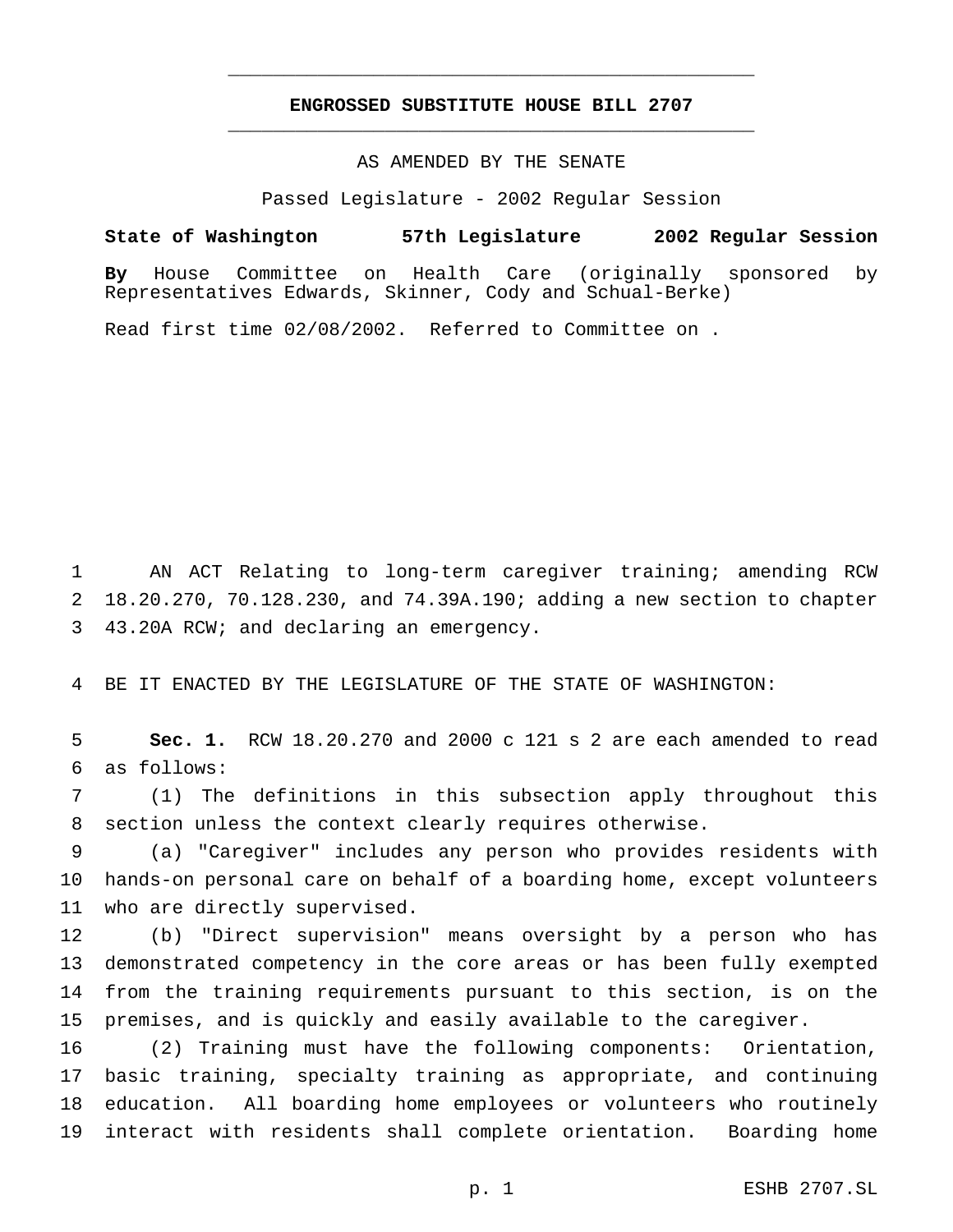administrators, or their designees, and caregivers shall complete orientation, basic training, specialty training as appropriate, and continuing education.

 (3) Orientation consists of introductory information on residents' rights, communication skills, fire and life safety, and universal precautions. Orientation must be provided at the facility by appropriate boarding home staff to all boarding home employees before the employees have routine interaction with residents.

 (4) Basic training consists of modules on the core knowledge and skills that caregivers need to learn and understand to effectively and safely provide care to residents. Basic training must be outcome- based, and the effectiveness of the basic training must be measured by demonstrated competency in the core areas through the use of a competency test. Basic training must be completed by caregivers within one hundred twenty days of the date on which they begin to provide 16 hands-on care or within one hundred twenty days of ((March)) September 1, 2002, whichever is later. Until competency in the core areas has been demonstrated, caregivers shall not provide hands-on personal care to residents without direct supervision. Boarding home administrators, or their designees, must complete basic training and demonstrate competency within one hundred twenty days of employment or within one 22 hundred twenty days of ((March)) September 1, 2002, whichever is later. (5) For boarding homes that serve residents with special needs such as dementia, developmental disabilities, or mental illness, specialty training is required of administrators, or designees, and caregivers. Specialty training consists of modules on the core knowledge and skills that caregivers need to effectively and safely provide care to residents with special needs. Specialty training should be integrated into basic training wherever appropriate. Specialty training must be outcome-based, and the effectiveness of the specialty training measured by demonstrated competency in the core specialty areas through the use of a competency test. Specialty training must be completed by caregivers within one hundred twenty days of the date on which they begin to provide hands-on care to a resident having special needs or 35 within one hundred twenty days of ((March)) September 1, 2002, whichever is later. However, if specialty training is not integrated

 with basic training, the specialty training must be completed within ninety days of completion of basic training. Until competency in the core specialty areas has been demonstrated, caregivers shall not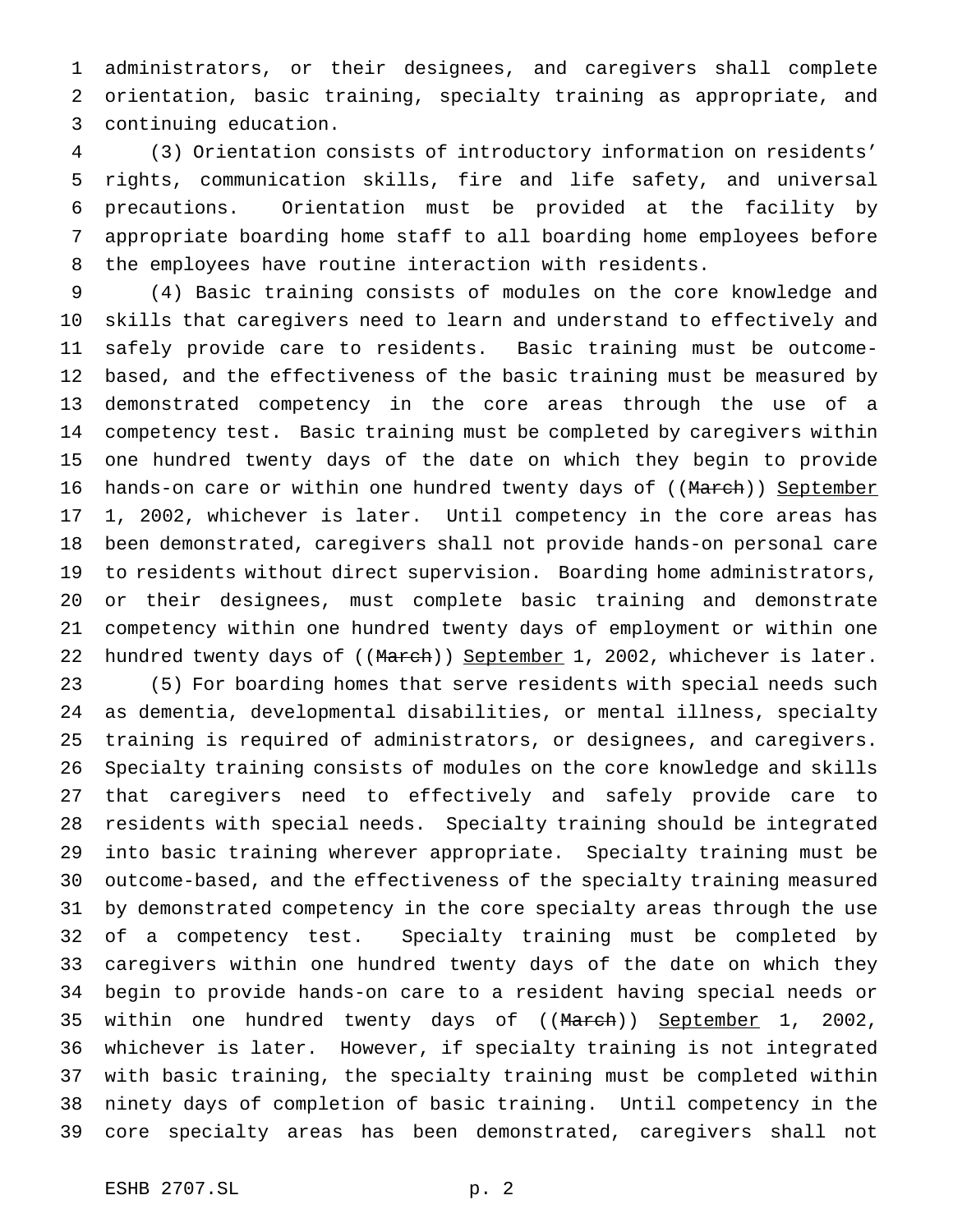provide hands-on personal care to residents with special needs without direct supervision. Boarding home administrators, or their designees, must complete specialty training and demonstrate competency within one 4 hundred twenty days of ((March)) September 1, 2002, or one hundred twenty days from the date on which the administrator or his or her designee is hired, whichever is later, if the boarding home serves one or more residents with special needs.

 (6) Continuing education consists of ongoing delivery of information to caregivers on various topics relevant to the care setting and care needs of residents. Competency testing is not required for continuing education. Continuing education is not 12 required ((during the first)) in the same calendar year ((following 13 completion of the)) in which basic ((training)) or modified basic 14 training is successfully completed. Continuing education is required 15 in each calendar year thereafter. If specialty training is completed, the specialty training applies toward any continuing education requirement for up to two years following the completion of the specialty training.

 (7) Persons who successfully challenge the competency test for basic training are fully exempt from the basic training requirements of this section. Persons who successfully challenge the specialty training competency test are fully exempt from the specialty training requirements of this section.

 (8) Licensed persons who perform the tasks for which they are licensed are fully or partially exempt from the training requirements of this section, as specified by the department in rule.

 (9) In an effort to improve access to training and education and reduce costs, especially for rural communities, the coordinated system of long-term care training and education must include the use of innovative types of learning strategies such as internet resources, videotapes, and distance learning using satellite technology coordinated through community colleges or other entities, as defined by the department.

 (10) The ((community long-term care training and education steering committee established under RCW 74.39A.190)) department shall develop criteria for the approval of orientation, basic training, and specialty training programs.

 (11) Boarding homes that desire to deliver facility-based training with facility designated trainers, or boarding homes that desire to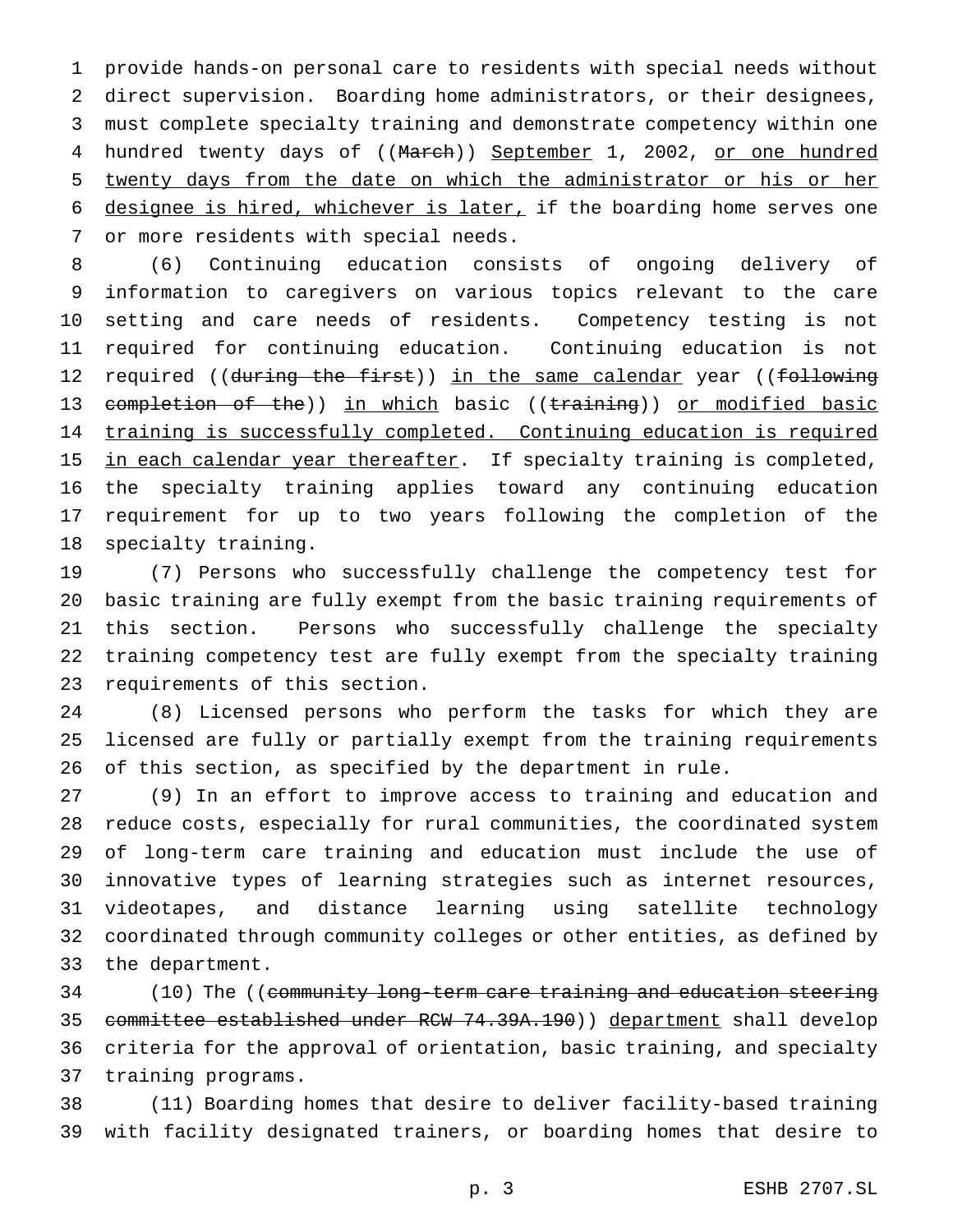1 pool their resources to create shared training systems, must be 2 encouraged by the department in their efforts. The ((community long-3 term care training and education steering committee)) department shall 4 develop criteria for reviewing and approving trainers and training 5 materials that are substantially similar to or better than the 6 materials developed by the ((steering committee)) department. The 7 department may approve a curriculum based upon attestation by a 8 boarding home administrator that the boarding home's training 9 curriculum addresses basic and specialty training competencies 10 identified by the department, and shall review a curriculum to verify 11 that it meets these requirements. The department may conduct the 12 review as part of the next regularly scheduled yearly inspection and 13 investigation required under RCW 18.20.110. The department shall 14 rescind approval of any curriculum if it determines that the curriculum 15 does not meet these requirements.

16 (12) The department shall adopt rules by ((March)) September 1, 17 2002, for the implementation of this section ((based on the 18 recommendations of the community long-term care training and education 19 steering committee established in RCW 74.39A.190)).

20 (13) The orientation, basic training, specialty training, and 21 continuing education requirements of this section ((take effect March)) 22 commence September 1, 2002, or one hundred twenty days from the date of 23 employment, whichever is later, and shall be applied ((prospectively)) 24 to (a) employees hired subsequent to September 1, 2002; and (b) 25 existing employees that on September 1, 2002, have not successfully 26 completed the training requirements under RCW 74.39A.010 or 74.39A.020 27 and this section. Existing employees who have not successfully 28 completed the training requirements under RCW 74.39A.010 or 74.39A.020 29 shall be subject to all applicable requirements of this section. 30 However, prior to September 1, 2002, nothing in this section affects 31 the current training requirements under RCW 74.39A.010.

32 NEW SECTION. **Sec. 2.** A new section is added to chapter 43.20A RCW 33 to read as follows:

34 The department shall publish its final basic and specialty training 35 competencies and learning outcomes as required by chapter 121, Laws of 36 2000 no later than June 1, 2002.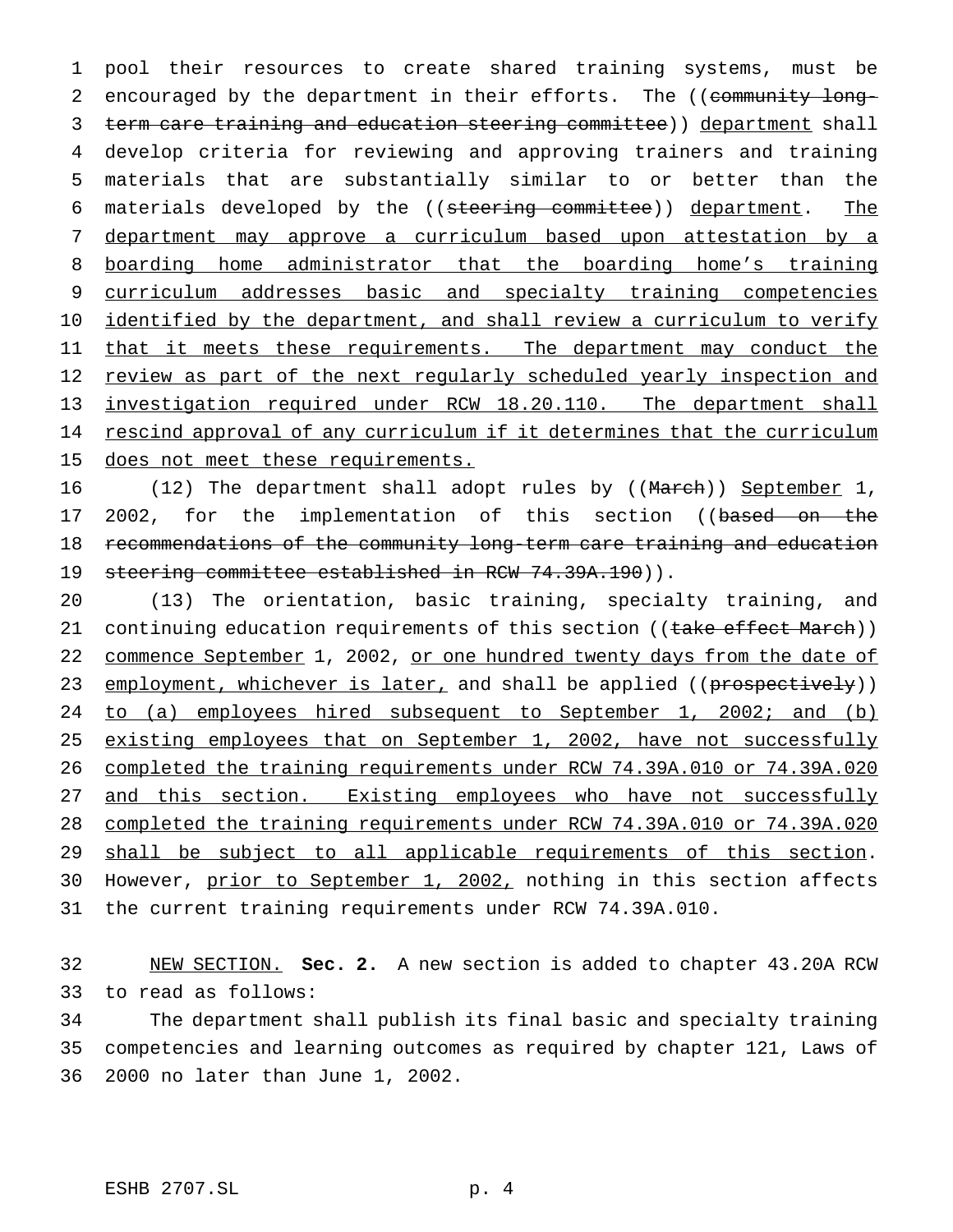**Sec. 3.** RCW 70.128.230 and 2000 c 121 s 3 are each amended to read as follows:

 (1) The definitions in this subsection apply throughout this section unless the context clearly requires otherwise.

 (a) "Caregiver" includes all adult family home resident managers and any person who provides residents with hands-on personal care on behalf of an adult family home, except volunteers who are directly supervised.

 (b) "Indirect supervision" means oversight by a person who has demonstrated competency in the core areas or has been fully exempted from the training requirements pursuant to this section and is quickly and easily available to the caregiver, but not necessarily on-site.

 (2) Training must have three components: Orientation, basic training, and continuing education. All adult family home providers, resident managers, and employees, or volunteers who routinely interact with residents shall complete orientation. Caregivers shall complete orientation, basic training, and continuing education.

 (3) Orientation consists of introductory information on residents' rights, communication skills, fire and life safety, and universal precautions. Orientation must be provided at the facility by appropriate adult family home staff to all adult family home employees before the employees have routine interaction with residents.

 (4) Basic training consists of modules on the core knowledge and skills that caregivers need to learn and understand to effectively and safely provide care to residents. Basic training must be outcome- based, and the effectiveness of the basic training must be measured by demonstrated competency in the core areas through the use of a competency test. Basic training must be completed by caregivers within one hundred twenty days of the date on which they begin to provide 30 hands-on care or within one hundred twenty days of ((March)) September 1, 2002, whichever is later. Until competency in the core areas has been demonstrated, caregivers shall not provide hands-on personal care to residents without indirect supervision.

 (5) For adult family homes that serve residents with special needs such as dementia, developmental disabilities, or mental illness, specialty training is required of providers and resident managers. Specialty training consists of modules on the core knowledge and skills that providers and resident managers need to effectively and safely provide care to residents with special needs. Specialty training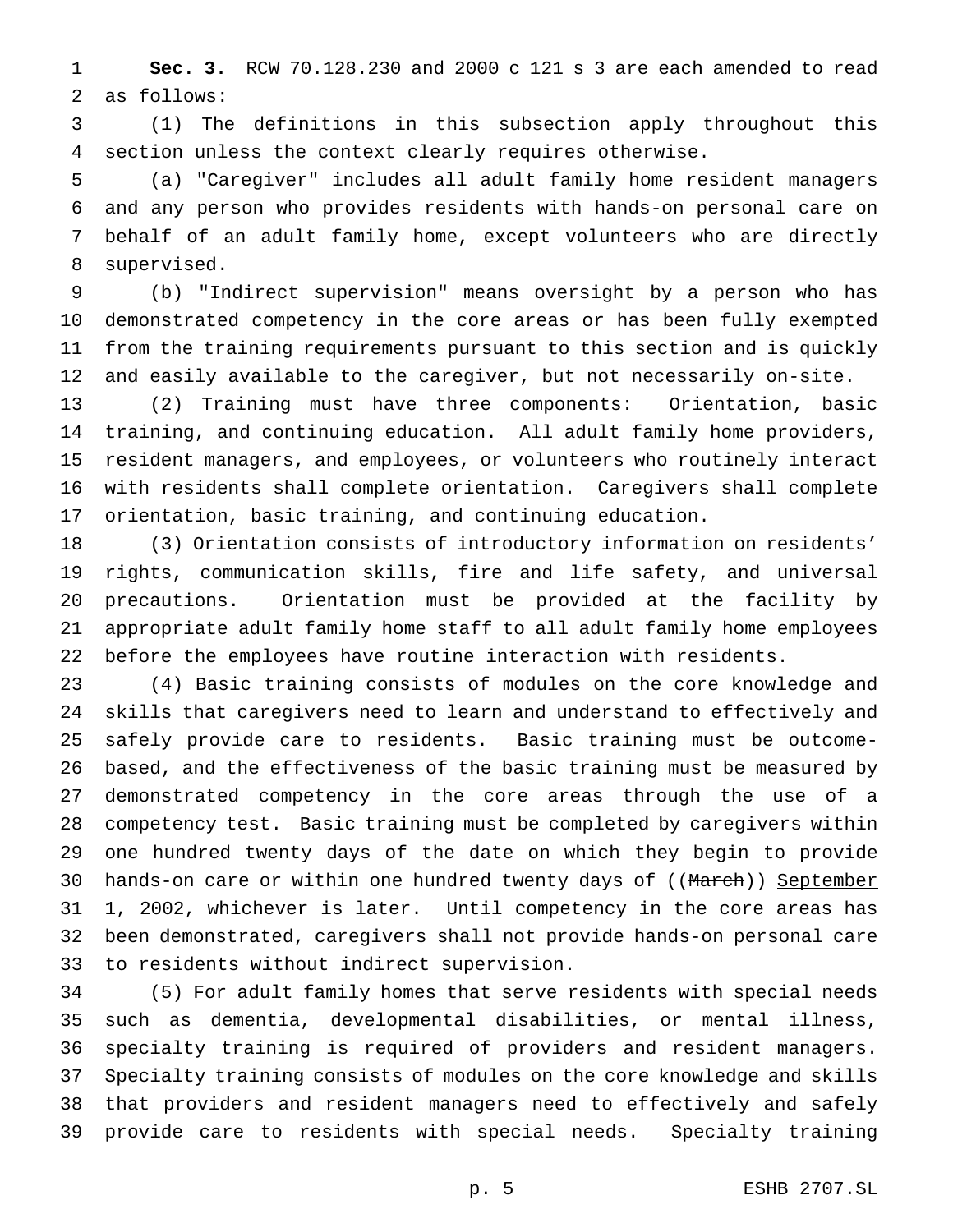should be integrated into basic training wherever appropriate. Specialty training must be outcome-based, and the effectiveness of the specialty training measured by demonstrated competency in the core specialty areas through the use of a competency test. Specialty training must be completed by providers and resident managers before admitting and serving residents who have been determined to have special needs related to mental illness, dementia, or a developmental disability. Should a resident develop special needs while living in a home without specialty designation, the provider and resident manager have one hundred twenty days to complete specialty training.

 (6) Continuing education consists of ongoing delivery of information to caregivers on various topics relevant to the care setting and care needs of residents. Competency testing is not required for continuing education. Continuing education is not 15 required ((during the first)) in the same calendar year ((following 16 completion of the)) in which basic ((training)) or modified basic training is successfully completed. Continuing education is required 18 in each calendar year thereafter. If specialty training is completed, the specialty training applies toward any continuing education requirement for up to two years following the completion of the specialty training.

 (7) Persons who successfully challenge the competency test for basic training are fully exempt from the basic training requirements of this section. Persons who successfully challenge the specialty training competency test are fully exempt from the specialty training requirements of this section.

 (8) Licensed persons who perform the tasks for which they are licensed are fully or partially exempt from the training requirements of this section, as specified by the department in rule.

 (9) In an effort to improve access to training and education and reduce costs, especially for rural communities, the coordinated system of long-term care training and education must include the use of innovative types of learning strategies such as internet resources, videotapes, and distance learning using satellite technology coordinated through community colleges, private associations, or other entities, as defined by the department.

 (10) Adult family homes that desire to deliver facility-based training with facility designated trainers, or adult family homes that desire to pool their resources to create shared training systems, must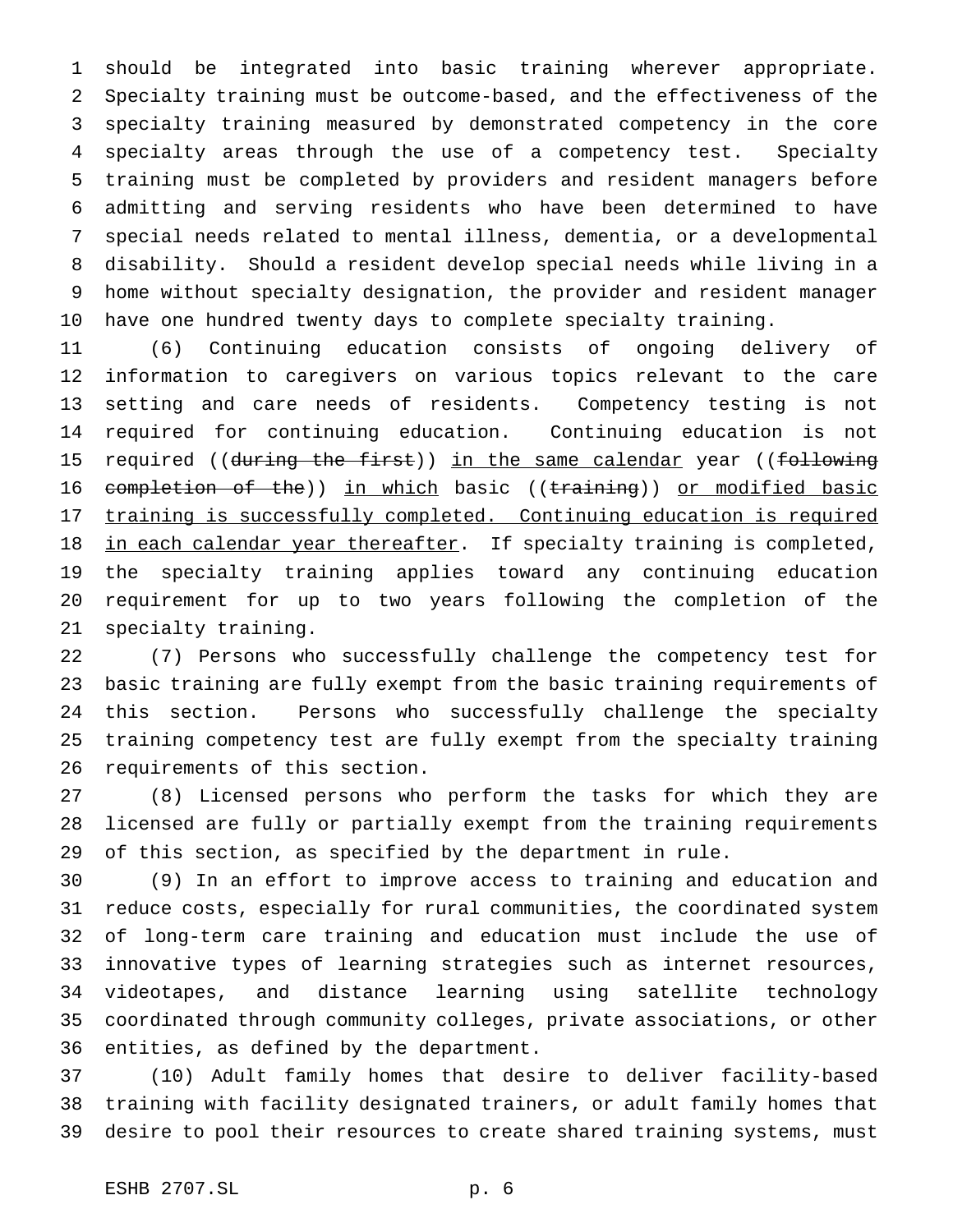1 be encouraged by the department in their efforts. The ((community 2 long-term care training and education steering committee)) department 3 shall develop criteria for reviewing and approving trainers and 4 training materials. The department may approve a curriculum based upon 5 attestation by an adult family home administrator that the adult family 6 home's training curriculum addresses basic and specialty training 7 competencies identified by the department, and shall review a 8 curriculum to verify that it meets these requirements. The department 9 may conduct the review as part of the next regularly scheduled 10 inspection authorized under RCW 70.128.070. The department shall 11 rescind approval of any curriculum if it determines that the curriculum 12 does not meet these requirements.

13 (11) The department shall adopt rules by ((March)) September 1, 14 2002, for the implementation of this section ((based on the 15 recommendations of the community long-term care training and education 16 steering committee established in RCW 74.39A.190)).

17 (12) The orientation, basic training, specialty training, and 18 continuing education requirements of this section ((take effect March)) 19 commence September 1, 2002, and shall be applied ((prospectively)) to 20 (a) employees hired subsequent to September 1, 2002; or (b) existing 21 employees that on September 1, 2002, have not successfully completed 22 the training requirements under RCW 70.128.120 or 70.128.130 and this 23 section. Existing employees who have not successfully completed the 24 training requirements under RCW 70.128.120 or 70.128.130 shall be 25 subject to all applicable requirements of this section. However, until 26 September 1, 2002, nothing in this section affects the current training 27 requirements under RCW 70.128.120 and 70.128.130.

28 **Sec. 4.** RCW 74.39A.190 and 2000 c 121 s 8 are each amended to read 29 as follows:

 (1) The secretary shall appoint a steering committee for community long-term care training and education to advise the department on the 32 development ((and approval)) of criteria for training materials, the development of competency tests, the development of criteria for trainers, and the development of exemptions from training. The community long-term care training and education steering committee shall also review the effectiveness of the training program or programs, including the qualifications and availability of the 38 trainers. ((The steering committee shall also review the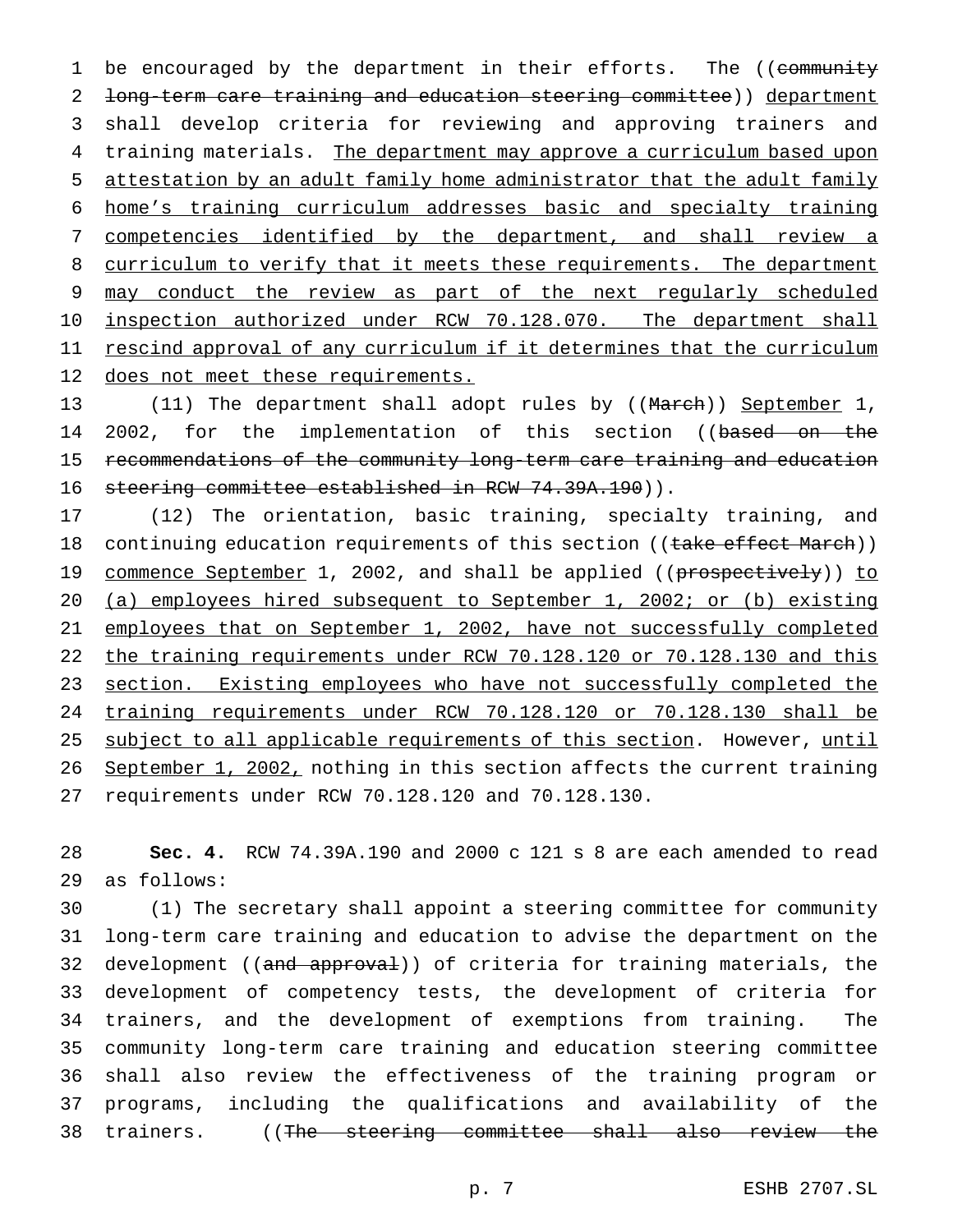appropriateness of the adopted rules implementing this section.)) The steering committee shall advise the department on flexible and innovative learning strategies that accomplish the training goals, such as competency and outcome-based models and distance learning. The steering committee shall review and recommend the most appropriate length of time between an employee's date of first hire and the start of the employee's basic training.

 (2) The steering committee shall, at a minimum, consist of a representative from each of the following: Each of the statewide boarding home associations, two adult family home associations, each of the statewide home care associations, the long-term care ombudsman program, the area agencies on aging, the department of health representing the nursing care quality assurance commission, and a consumer, or their nonprovider designee, from a boarding home, adult family home, home care served by an agency, and home care served by an individual provider. A majority of the members currently serving constitute a quorum.

 (3) Nothing in this chapter shall prevent the adult family home advisory committee from enhancing training requirements for adult family providers and resident managers, regulated under chapter 18.48 RCW, at the cost of those providers and resident managers.

 (4) Establishment of the steering committee does not prohibit the department from utilizing other advisory activities that the department deems necessary for program development. However, when the department obtains input from other advisory sources, the department shall present 26 the information to the steering committee for their review ((and approval)).

 (5) Each member of the steering committee shall serve without compensation. Consumer representatives may be reimbursed for travel expenses as authorized in RCW 43.03.060.

 (6) The steering committee recommendations must implement the intent of RCW 74.39A.050(14) to create training that includes skills and competencies that are transferable to nursing assistant training. 34 (7) The steering committee shall cease to exist  $((\Theta n))$  July 1, ((2004)) 2003.

 NEW SECTION. **Sec. 5.** This act is necessary for the immediate preservation of the public peace, health, or safety, or support of the